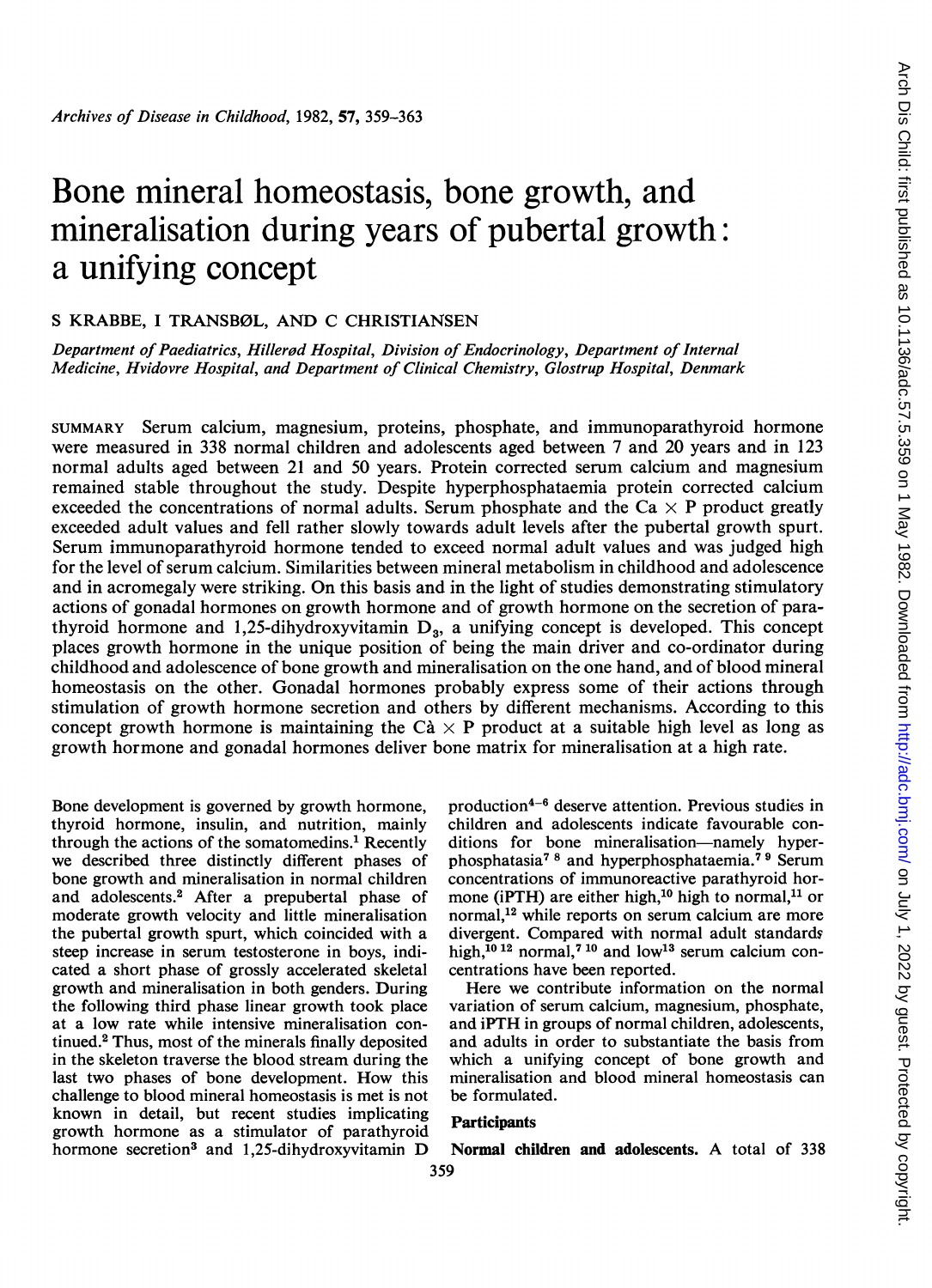## 360 Krabbe, Transbol, and Christiansen

normal children and adolescents aged between 7 and 20 years took part in the study. They were randomly selected from two schools in a suburban area. Pupils below age 18 years obtained written consent from their parents. All were in good health without symptoms of gastrointestinal or renal diseases. None took contraceptive pills or any other type of drug.

Normal adults. Sixty normal women and 63 normal men aged between 21 and 50 years were randomly selected from the blood donor corps at Glostrup Hospital, serving the same suburban area.

#### Methods

Serum calcium and magnesium were determined by atomic absorption spectrophotometry (Perkin Elmer 403), and serum proteins by refractometry. Serum calcium and magnesium were corrected to a constant level of serum proteins. Serum phosphate was measured colorimetrically and iPTH by a mainly C-terminal specific double-antibody radioimmunoassay.<sup>14</sup> The coefficients of variation calculated from duplicate measurements were  $1 \cdot 1$  % for serum calcium.  $1.2\%$  for serum magnesium,  $0.4\%$  for serum proteins,  $1.0\%$  for serum phosphate,  $3.0\%$  for serum alkaline phosphatases, and  $4.3\%$  in the case of iPTH. The analyses were performed either in all subjects or in randomly selected subpopulations thereof.\*

For statistical evaluation of group average Student's *t* test was used.

## **Results**

Protein corrected serum calcium (Tables <sup>1</sup> and 2,

\* Tables giving the raw data are available on request.

Table 1 Average values of chemical variables in normal boys grouped according to the three phases of bone development. Average values of normal men are shown for comparison. Values are given as mean $\pm 1$  SE of mean

| Chemical variables                                          | Before growth<br>spurt<br>$(7-12 \text{ years})$ | At growth<br>spurt<br>$(13-14 \text{ years})$ | After growth<br>spurt<br>$(15-20 \text{ years})$ | Men<br>$(21-50 \text{ years})$ | Significance of difference (P) |           |           |
|-------------------------------------------------------------|--------------------------------------------------|-----------------------------------------------|--------------------------------------------------|--------------------------------|--------------------------------|-----------|-----------|
|                                                             |                                                  |                                               |                                                  |                                | 1:3                            | 1:4       | 3:4       |
| Serum calcium (uncorrected)<br>$(mg/100 \text{ m}$          | $10.02 + 0.04$                                   | $10.14 + 0.04$                                | $10.22 + 0.04$                                   | $9.95 + 0.04$                  | 0.001                          | <b>NS</b> | 0.001     |
| Serum proteins<br>$(g/100 \text{ ml})$                      | $7.16 + 0.05$                                    | $7.39 + 0.09$                                 | $7.55 + 0.05$                                    | $7.67 + 0.05$                  | < 0.001                        | 0.001     | NS        |
| Serum calcium (protein<br>corrected) $(mg/100 \text{ ml})$  | $10.21 + 0.03$                                   | $10.20 + 0.06$                                | $10.20 + 0.03$                                   | $9.89 + 0.04$                  | <b>NS</b>                      | 0.001     | 0.001     |
| Serum magnesium (protein<br>corrected $(mg/100 \text{ ml})$ | $2.01 + 0.02$                                    | $1.99 + 0.02$                                 | $1.98 + 0.01$                                    | $2.03 + 0.02$                  | <b>NS</b>                      | <b>NS</b> | <b>NS</b> |
| Serum phosphate<br>$(mg/100 \text{ ml})$                    | $4.55 + 0.07$                                    | $4.80 + 0.10$                                 | $4.04 + 0.07$                                    | $3.23 + 0.06$                  | < 0.001                        | 0.001     | 0.001     |
| Serum-Ca $\times$ P product                                 | $47.30 + 0.94$                                   | $49.22 \pm 1.05$                              | $41.19 + 0.64$                                   | $32.15 + 0.62$                 | < 0.001                        | 0.001     | 0.001     |
| $Serm-iPTH (µg/1)$                                          | $0.35 + 0.02$                                    | $0.34 + 0.01$                                 | $0.35 + 0.01$                                    | $0.33 + 0.02$                  | <b>NS</b>                      | NS        | <b>NS</b> |

 $NS > 0.05$ .

Conversion: traditional to SI units-calcium: 1 mg/100 ml  $\approx 0.250$  mmol/l; magnesium: 1 mg/100 ml  $\approx 0.411$  mmol/l; phosphate: 1 mg/100 ml  $\approx 0.323$  mmol/l.

Table 2 Average values of chemical variables in normal girls grouped according to the three phases of bone development. Average values of normal women are shown for comparison. Values are given as mean $\pm 1$  SE of mean

| Chemical variables                                           | Before growth<br>spurt<br>$(7-10 \text{ years})$ | At growth<br>spurt<br>$(11-12 \text{ years})$ | After growth<br>spurt<br>$(13 - 20 \text{ years})$ | Women<br>$(21-50 \text{ years})$ | Significance of difference $(P)$ |           |           |
|--------------------------------------------------------------|--------------------------------------------------|-----------------------------------------------|----------------------------------------------------|----------------------------------|----------------------------------|-----------|-----------|
|                                                              |                                                  |                                               |                                                    |                                  | 1:3                              | 1:4       | 3:4       |
| Serum calcium (uncorrected)<br>$(mg/100 \text{ ml})$         | $10.03 + 0.05$                                   | $10.06 + 0.05$                                | $10.09 + 0.04$                                     | $9.75 + 0.04$                    | <b>NS</b>                        | 0.001     | 0.001     |
| Serum proteins<br>$(g/100 \text{ ml})$                       | $7.37 + 0.07$                                    | $7.40 + 0.07$                                 | $7.46 + 0.04$                                      | $7.40 + 0.05$                    | <b>NS</b>                        | NS        | <b>NS</b> |
| Serum calcium (protein<br>corrected) $(mg/100 \text{ ml})$   | $10.10 + 0.04$                                   | $10.12 + 0.06$                                | $10.11 + 0.03$                                     | $9.82 + 0.04$                    | <b>NS</b>                        | 0.001     | 0.001     |
| Serum magnesium (protein<br>corrected) $(mg/100 \text{ ml})$ | $1.98 + 0.02$                                    | $1.99 + 0.03$                                 | $2.00 + 0.01$                                      | $2.00 + 0.02$                    | <b>NS</b>                        | <b>NS</b> | NS        |
| Serum phosphate<br>$(mg/100 \text{ ml})$                     | $4.51 + 0.08$                                    | $4.41 + 0.10$                                 | $4.02 + 0.06$                                      | $3.71 + 0.07$                    | 0.001                            | 0.001     | 0.01      |
| Serum-Ca $\times$ P product                                  | $46.71 + 0.65$                                   | $44.71 + 1.01$                                | $40.71 + 0.58$                                     | $36.20 + 0.81$                   | 0.001                            | 0.001     | 0.001     |
| $Serum-iPTH (µg/l)$                                          | $0.39 + 0.02$                                    | $0.40 + 0.03$                                 | $0.34 + 0.01$                                      | $0.32 + 0.01$                    | 0.05                             | < 0.01    | <b>NS</b> |

 $NS > 0.05$ .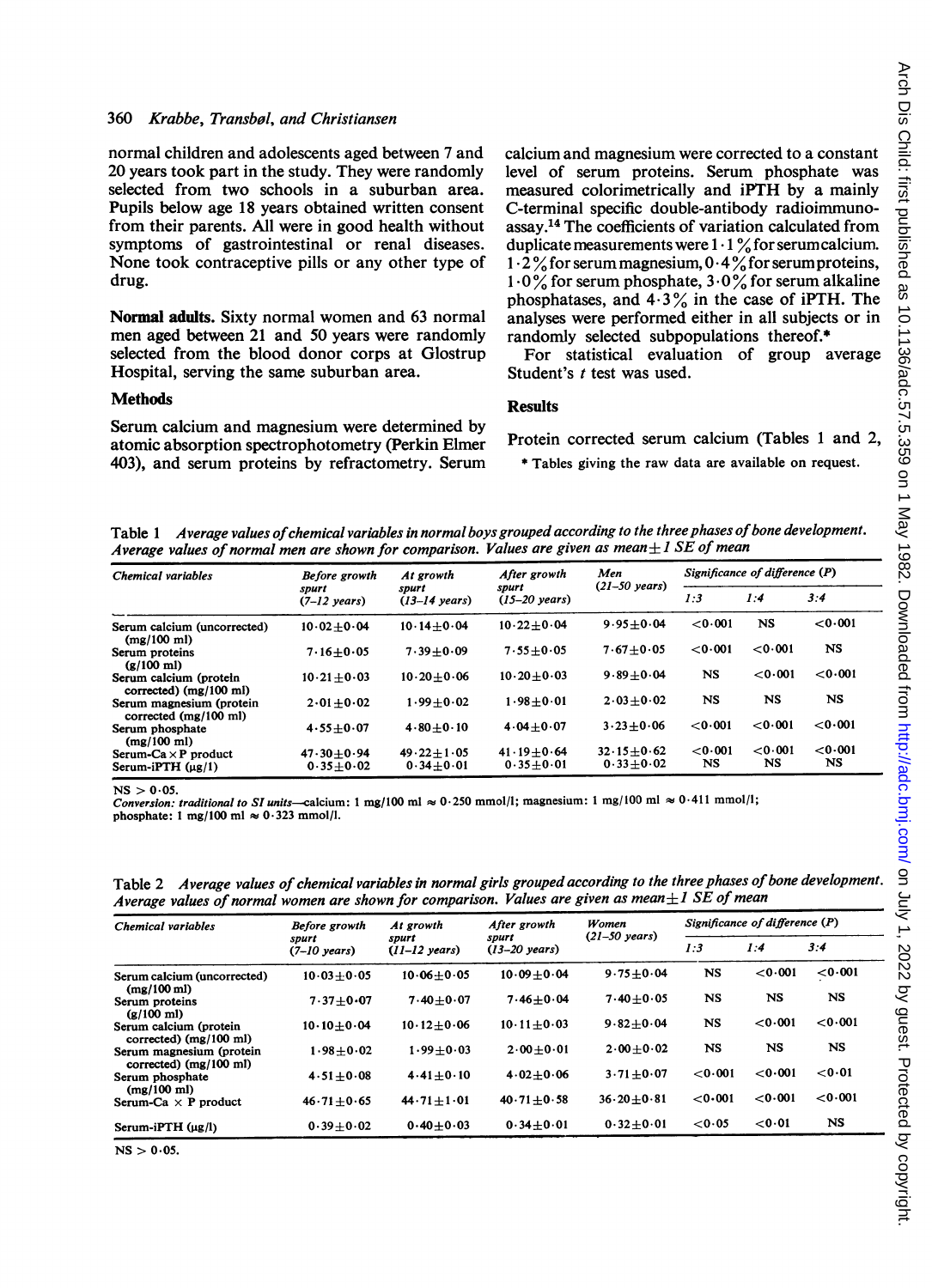Fig. 1) remains stable throughout childhood and  $\uparrow$ adolescence, but at a level clearly exceeding that of normal adults  $(P<0.001)$ . When compared with  $50$ serum uncorrected calcium (Tables <sup>1</sup> and 2) it is noteworthy that protein correction reduces the intra-<br>and intergroup variability. Protein corrected serum  $\frac{1}{4}$  magnesium is constant and similar to that observed  $\frac{40}{4}$ in adults.

Serum phosphate exceeds adult levels at all ages<br>Serum phosphate exceeds adult levels at all ages<br>lues at 10 years in girls and at 12–14 years in boys,<br>d decreases thereafter gradually towards normal<br>ult values. These are and in both genders (Fig. 2). It reaches maximum  $\frac{Q}{2}$  number values at 10 years in girls and at 12–14 years in boys,  $\frac{1}{2}$   $\frac{30}{13}$   $\frac{1}{10}$   $\frac{1}{10}$   $\frac{1}{10}$   $\frac{1}{0}$   $\frac{1}{0}$   $\frac{1}{0}$   $\frac{1}{7}$   $\frac{1}{7}$   $\frac{1}{10}$   $\frac{1}{30}$ adult values. These are reached at age 18 to 20 years  $\frac{1}{2}$ , Age (years) in girls and probably later than 20 years in boys.<br>The Ca  $\times$  P product greatly exceeds that of  $\frac{6}{6}$  50

The Ca  $\times$  P product greatly exceeds that of  $\frac{8}{6}$  50 -  $\frac{6 \text{irls}}{10}$ adults (Tables 1 and 2) and follows the same pattern as the serum phosphate. For methodological reasons -in part at least-serum iPTH values scatter rather widely. No distinct pattern was observed (Fig. 3).  $40$ Serum iPTH tended to exceed normal adult values.

# **Discussion**

Together with recent reports<sup>7 10-12</sup> our observations established firmly that an 'acromegaloid' pattern of



Fig. 1 Serum protein corrected calcium (mean $\pm$ SEM) as a function of age in 178 normal boys (above) and 160 normal girls (below) aged 7 to 20 years. Average values of 63 men (above) and 60 women (below) aged 21 to 50 years are shown for comparison.



Fig. 2 Serum phosphate (mean $\pm$ SEM) as a function of age. See legend to Fig. 1.



Fig. 3 Serum immunoreactive parathyroid hormone (iPTH) (mean $\pm$ SEM) as a function of age in 105 normal boys (above) and 98 normal girls (below) aged 7 to 20 years. Average values of 29 normal men (above) and 37 normal women (below) aged 21 to 50 years are shown for comparison.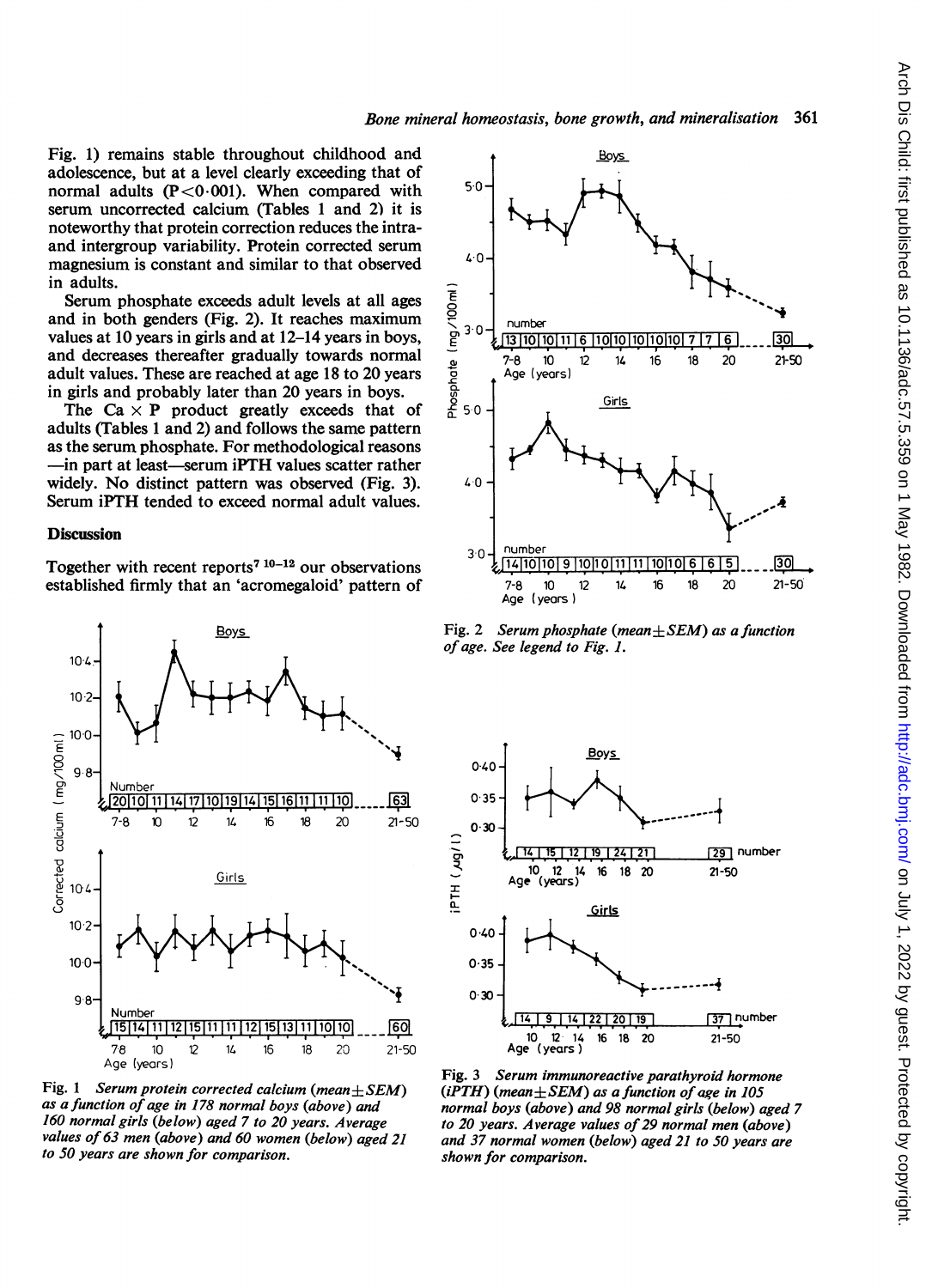## 362 Krabbe, Transbol, and Christiansen

mineral homeostasis $15$  is found in normal children and adolescents. Our observations show striking similarities to those of others. Such similarities include (1) the hormonal control of mineral homeostasis, (2) mineral transport, (3) blood mineral levels, and (4) the development of mineralised bone mass.

Hormonal control. The points of similarity include raised levels of serum growth hormone<sup>16-18</sup> and somatomedins,<sup>18</sup> 19 and high concentrations of serum 1,25-dihydroxyvitamin D.<sup>5 6 20</sup> Serum iPTH is normal to slightly raised<sup>5 10-12 15</sup> (Tables 1 and 2), but inappropriately high as judged from the level of serum calcium. The serum concentrations of growth hormone and somatomedins in children and adolescents are much lower than most of the values seen in acromegaly but differences in target organ sensitivities may account for the similarity of response.

Transport of minerals. An increased transport of minerals into the blood stream is also common to childhood, adolescence, and acromegaly. Both the intestinal absorption of calcium<sup>21</sup> and the tubular reabsorption of phosphate<sup>915</sup> are clearly raised. High levels of serum 1,25-dihydroxyvitamin D supposedly explain hyperabsorption of calcium and of phosphate<sup>22</sup> from the gut. Its action on the renal transport of phosphate however, is disputable.

Hyperphosphataemia. Not surprisingly hyperphosphataemia is a prominent feature of childhood and adolescence7 <sup>12</sup> (Tables <sup>1</sup> and 2) as of acromegaly.15 As hyperphosphataemia is bound to cause hypocalcaemia on its own, and only stimulates the secretion of parathyroid hormone through this mechanism,23 it is worth noticing that hypercalcaemia, relative or absolute, is characteristic of both conditions7 1012 <sup>15</sup> <sup>21</sup> (Tables <sup>1</sup> and 2). Accordingly, the serum Ca  $\times$  P product is increased (Tables 1 and 2), thus creating favourable conditions for the mineralisation of bone matrix.

Hyperphosphatasia. Finally, childhood, adolescence, and acromegaly also have hyperphosphatasia<sup>781224</sup> and an increasing mineralised bone mass<sup>2 24 25</sup> in common.

Although growth hormone replacement therapy has failed to augment serum 1,25-dihydroxyvitamin D and iPTH in two small series of growth hormone-deficient children<sup>26</sup><sup>27</sup> the bulk of evidence favours a hypothesis considering growth hormone as the primary driver and co-ordinator of mineral homeostasis and bone growth and mineralisation during childhood and adolescence. The main actions of growth hormone are outlined in Fig. 4.



Fig. 4 A unifying concept of the main actions taking part in blood mineral homeostasis and bone formation and mineralisation  $(A)$  during childhood, and  $(B)$  during puberty and adolescence.

 $SM$ =somatomedins,  $PTH$ =parathyroid hormone,  $1,25(OH)<sub>2</sub>D<sub>3</sub>=1,25-dihydroxyvitamin D<sub>3</sub>, TRCa and$  $TRP =$  tubular reabsorption of calcium and phosphate, IACa and IAP= intestinal absorption of calcium and phosphate, and  $Ca \times P$  = the calcium and phosphate ion activity product in plasma. Lines indicate stimulation and the dashes inhibition.

By its several actions growth hormone is uniquely suited for adjusting mineral input, the Ca  $\times$  P ion activity product, and bone matrix formation.

Rising levels of gonadal hormones, accelerated mineralisation of bone, and the growth spurt are intimately connected.2 Simultaneously, rising serum levels of growth hormone,<sup>17</sup> somatomedins,<sup>1819</sup> 1,25-dihydroxyvitamin  $D,^{20}$  and alkaline phosphatases<sup>78</sup> are reported. The serum Ca  $\times$  P product stays constant but high despite increased bone mineralisation. Later, mineralisation continues for some years, $2^{28}$  while the longitudinal growth slows down and all other variables start falling towards normal adult values.7 8121719 <sup>20</sup>

Gonadal hormones may exert their actions in several ways. Firstly, they have been found to promote the secretion of growth hormone.<sup>29</sup> Secondly, testosterone may add directly to periosteal apposition<sup>28</sup> through its anabolic action on bone-forming cells, or more indirectly by promoting the development of skeletal muscle mass. Much evidence suggests a role for muscle power in bone mass development.28 <sup>30</sup> Finally, endosteal bone apposition predominates during female adolescence, suggesting an antiresorptive action of oestrogens. They probably act directly on bone as well as through their stimulation of calcitonin secretion.<sup>31</sup> <sup>32</sup>

## References

<sup>1</sup> Phillips L S, Vassilopoulou-Sellin R. Somatomedins. N Engl <sup>J</sup> Med 1980; 302: 371-80, 438-46.